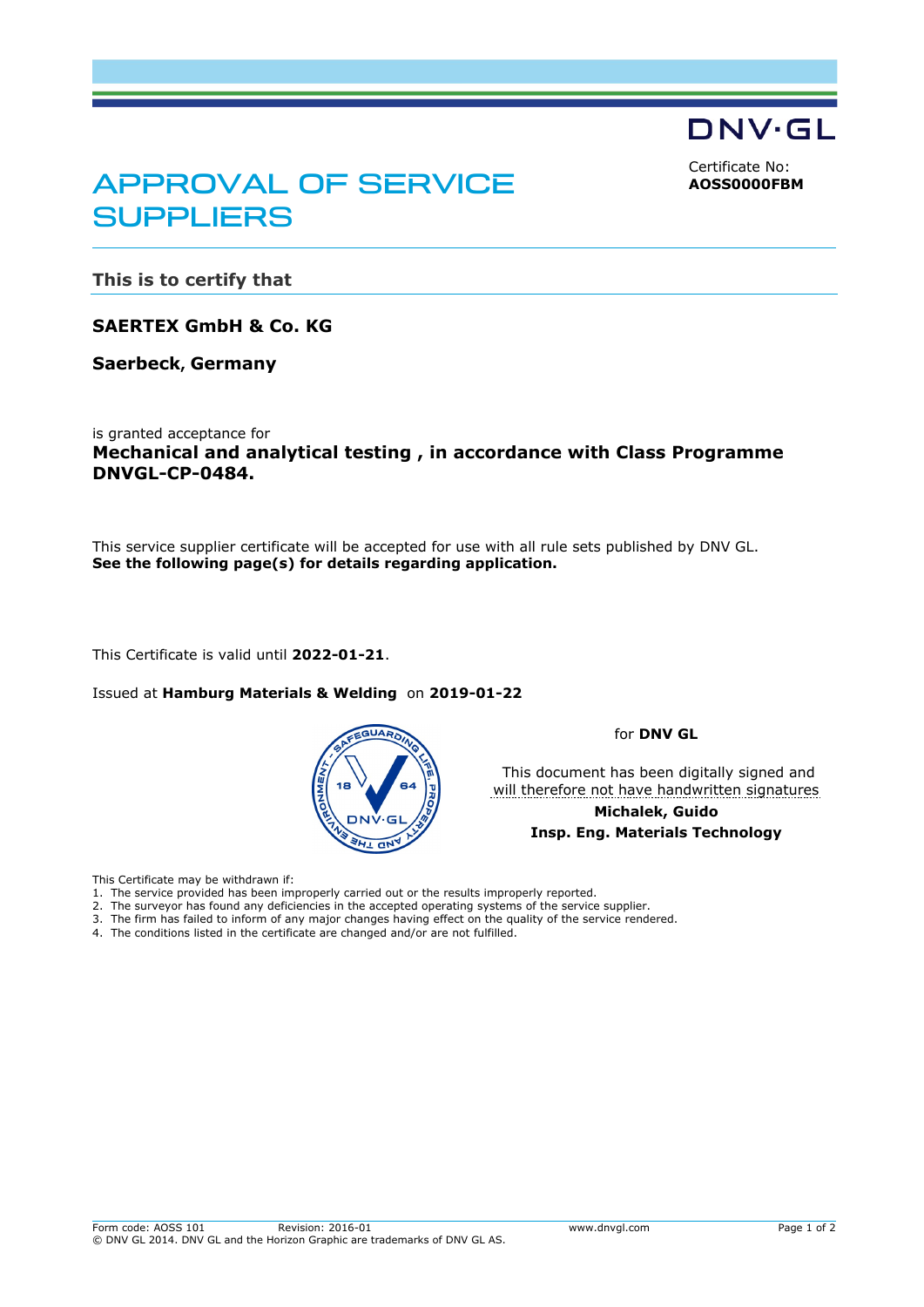Certificate No: **[AOSS0000FBM](#page-0-0)**

### **Application:**

The certification covers the specific tests and types of tests as listed and described in the annex.

### **Remarks:**

A laboratory inspection was carried out from 09.01. - 10.01.2019. All facilities and the qualification of the personnel in charge of the above mentioned company were found in good order. The audit was based on ISO 17025:2018.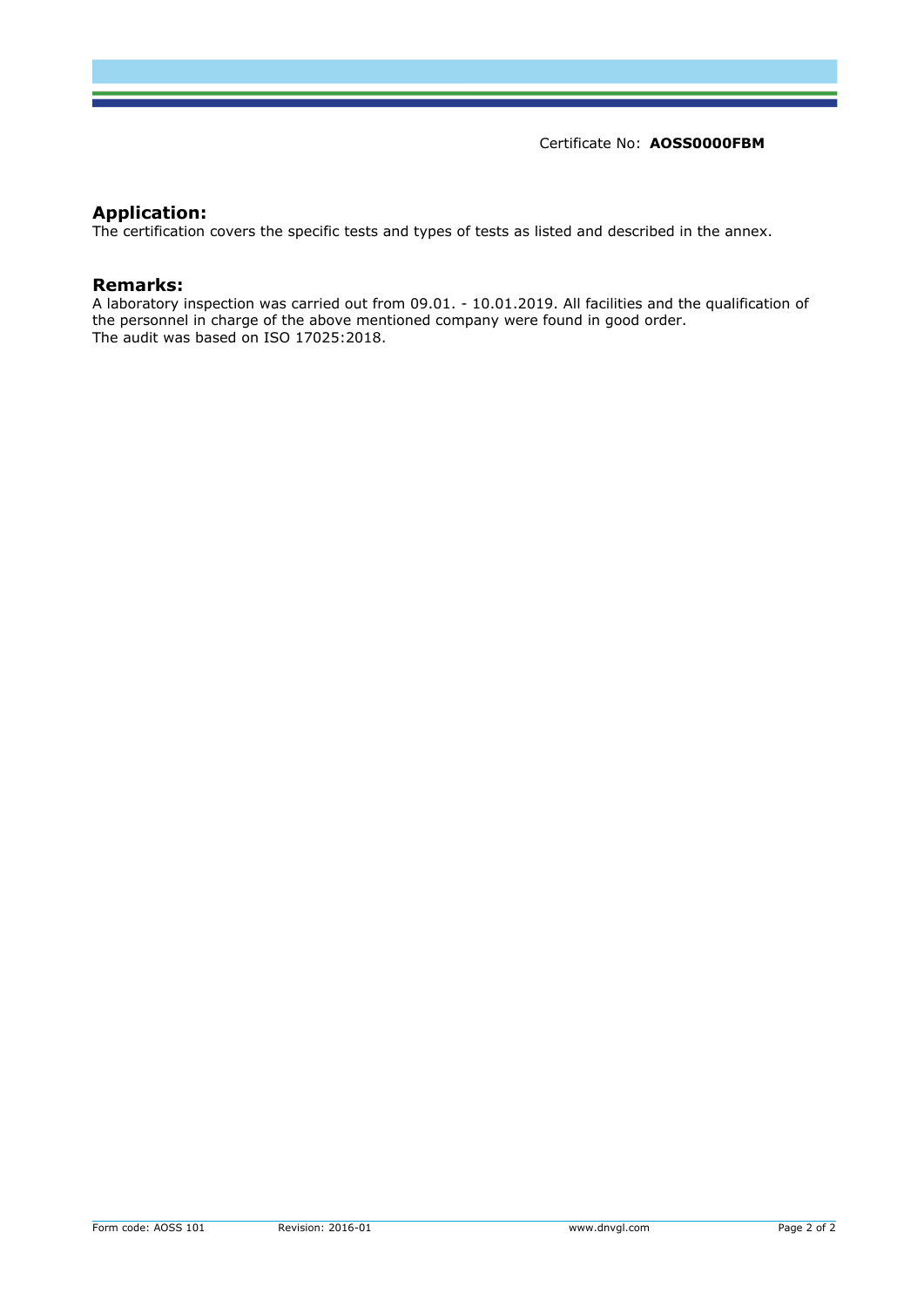# Annex

## **to the AOSS0000FBM**

## **Scope of certified tests and types of tests**

| <b>Test</b>                                                                                                                                                                                           | <b>Test Method</b>            |
|-------------------------------------------------------------------------------------------------------------------------------------------------------------------------------------------------------|-------------------------------|
| <b>Mechanical and Technological</b>                                                                                                                                                                   |                               |
| Plastics - Determination of tensile properties<br>Part 1: General principles                                                                                                                          | ISO 527-1                     |
| Plastics - Determination of tensile properties<br>Part 4: Test conditions for isotropic and anisotropic<br>fibre-reinforced plastic composites                                                        | ISO 527-4                     |
| Plastics - Determination of tensile properties<br>Part 5: Test conditions for unidirectional fibre-<br>reinforced plastic composites                                                                  | ISO 527-5                     |
| Fibre-reinforced plastic composites<br>Determination of flexural properties                                                                                                                           | ISO 14125                     |
| Fibre-reinforced plastic composites<br>Determination of compressive properties in the in-<br>plane direction                                                                                          | ISO 14126                     |
| Standard Test Method for Compressive Properties<br>of Polymer Matrix Composite Materials Using a<br>Combined Loading Compression (CLC) Test Fixture                                                   | <b>ASTM D 6641</b>            |
| Fibre-reinforced plastic composites<br>Determination of apparent interlaminar shear<br>strength by short beam-method                                                                                  | ISO 14130                     |
| Carbon fibre thermosetting resin unidirectional<br>laminates<br>Compression test parallel to fibre direction                                                                                          | <b>DIN EN 2850</b>            |
| Fibre-reinforced plastic composites<br>Determination of the in-plane shear stress/shear<br>strain response, including the in-plane shear<br>modulus and strength, by $\pm$ 45° tension test<br>method | ISO 14129                     |
| Standard Test Method for In-Plane Shear Response<br>of Polymer Matrix Composite Materials by Tensile<br>Test of a ±45° Laminate                                                                       | <b>ASTM D 3518</b>            |
| Fibre-reinforced plastics - Determination of fatigue<br>properties under cyclic loading conditions                                                                                                    | ISO 13003 (Tension - Tension) |
| <b>Analytical</b>                                                                                                                                                                                     |                               |
| Textile-glass-reinforced plastics<br>Prepregs, moulding compounds and laminates -<br>Determination of the textile-glass and mineral-filler<br>content; calcination methods                            | ISO 1172                      |
| Plastics - Methods for determining the density of<br>non-cellular plastics<br>Part 1: Immersion method, liquid pyknometer<br>method and titration method                                              | ISO 1183-1                    |

# **DNV·GL**